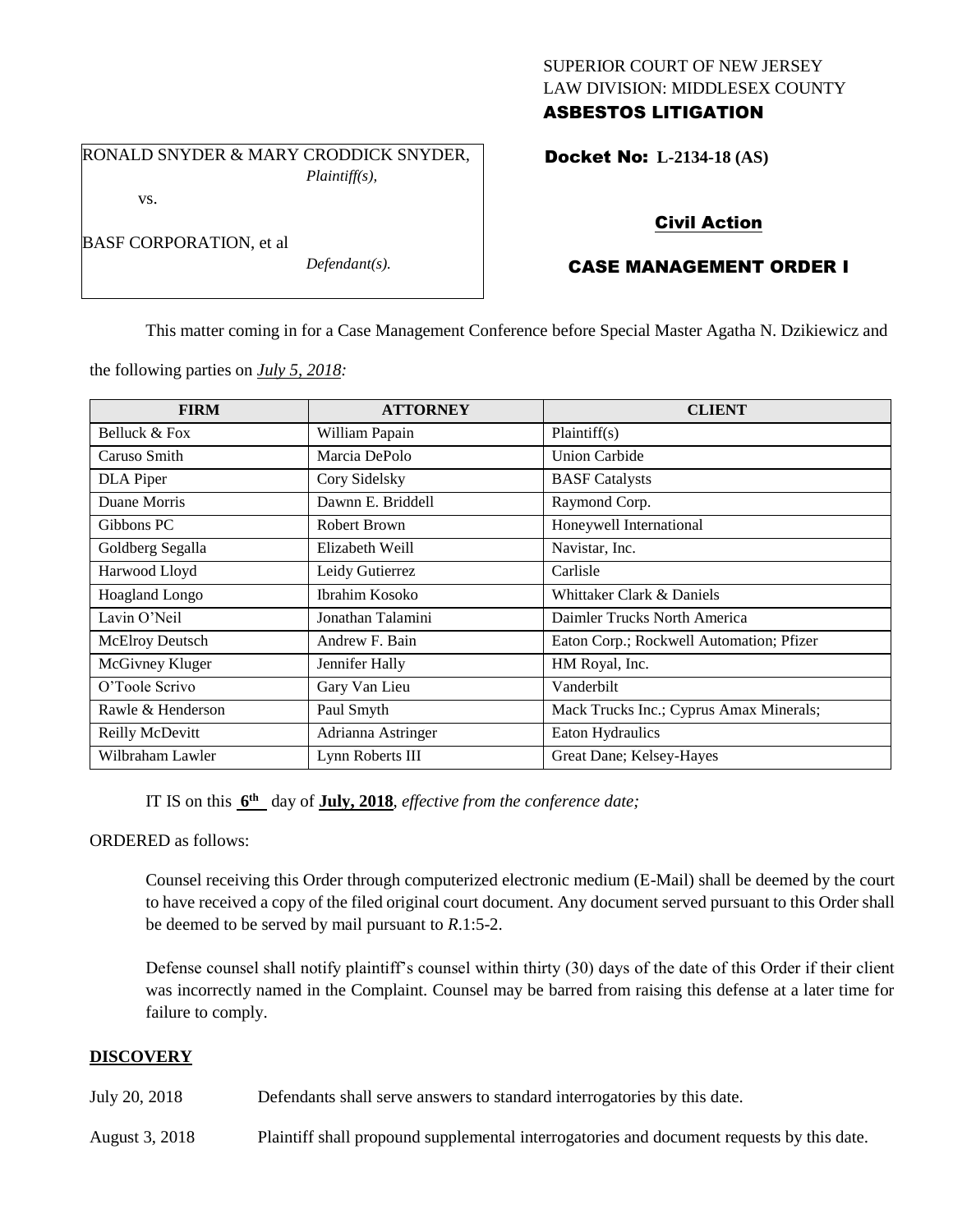| September 4, 2018 | Defendants shall serve answers to supplemental interrogatories and document requests by this<br>date.                                                                                                       |
|-------------------|-------------------------------------------------------------------------------------------------------------------------------------------------------------------------------------------------------------|
| August 3, 2018    | Defendants shall propound supplemental interrogatories and document requests by this date.                                                                                                                  |
| September 4, 2018 | Plaintiff shall serve answers to supplemental interrogatories and document requests by this<br>date.                                                                                                        |
| October 31, 2018  | Fact discovery, including depositions, shall be completed by this date. Plaintiff's counsel shall<br>contact the Special Master within one week of this deadline if all fact discovery is not<br>completed. |
| October 31, 2018  | Depositions of corporate representatives shall be completed by this date.                                                                                                                                   |

### **EARLY SETTLEMENT**

November 9, 2018 Settlement demands shall be served on all counsel and the Special Master by this date.

#### **SUMMARY JUDGMENT MOTION PRACTICE**

- November 9, 2018 Plaintiff's counsel shall advise, in writing, of intent not to oppose motions by this date.
- November 23, 2018 Summary judgment motions shall be filed no later than this date.
- December 21, 2018 Last return date for summary judgment motions.

#### **MEDICAL DEFENSE**

- November 16, 2018 Plaintiff shall serve medical expert reports by this date.
- November 16, 2018 Upon request by defense counsel, plaintiff is to arrange for the transfer of pathology specimens and x-rays, if any, by this date.
- January 31, 2019 Defendants shall identify its medical experts and serve medical reports, if any, by this date. In addition, defendants shall notify plaintiff's counsel (as well as all counsel of record) of a joinder in an expert medical defense by this date.

#### **LIABILITY EXPERT REPORTS**

- November 16, 2018 Plaintiff shall identify its liability experts and serve liability expert reports or a certified expert statement by this date or waive any opportunity to rely on liability expert testimony.
- January 31, 2019 Defendants shall identify its liability experts and serve liability expert reports, if any, by this date or waive any opportunity to rely on liability expert testimony.

#### **ECONOMIST EXPERT REPORTS**

- November 16, 2018 Plaintiff shall identify its expert economists and serve expert economist report(s), if any, by this date or waive any opportunity to rely on economic expert testimony.
- January 31, 2019 Defendants shall identify its expert economists and serve expert economist report(s), if any, by this date or waive any opportunity to rely on economic expert testimony.

 $\_$  ,  $\_$  ,  $\_$  ,  $\_$  ,  $\_$  ,  $\_$  ,  $\_$  ,  $\_$  ,  $\_$  ,  $\_$  ,  $\_$  ,  $\_$  ,  $\_$  ,  $\_$  ,  $\_$  ,  $\_$  ,  $\_$  ,  $\_$  ,  $\_$  ,  $\_$  ,  $\_$  ,  $\_$  ,  $\_$  ,  $\_$  ,  $\_$  ,  $\_$  ,  $\_$  ,  $\_$  ,  $\_$  ,  $\_$  ,  $\_$  ,  $\_$  ,  $\_$  ,  $\_$  ,  $\_$  ,  $\_$  ,  $\_$  ,